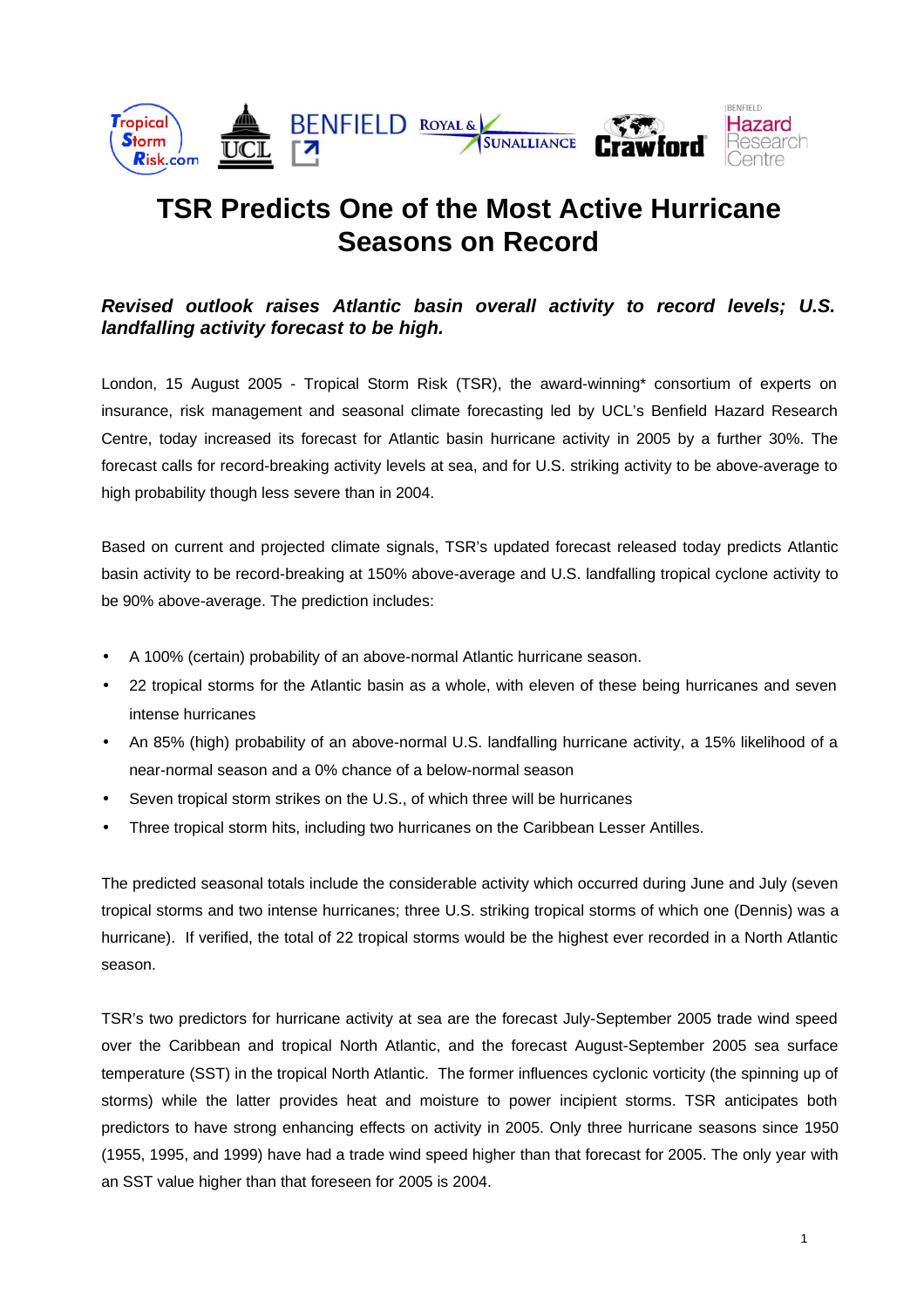TSR's U.S. landfalling forecast is made with their model unveiled in the prestigious scientific journal Nature on the 21<sup>st</sup> April 2005. This model uses anomalies in wind patterns over North America, the east Pacific and North Atlantic during July to predict the wind energy of US striking hurricanes during the main August to October hurricane season. This model correctly anticipated whether U.S. hurricane losses were abovemedian or below-median in 74% of the years between 1950 and 2003. It also predicted considerably above-average losses for the severe 2004 season.

Professor Mark Saunders, the TSR lead scientist and Head of Seasonal Forecasting and Meteorological Hazards at the Benfield Hazard Research Centre, said "The forecast further confirms that we are witnessing an extremely active period for Atlantic and U.S. landfalling hurricane activity. The years 2003 and 2004 saw the highest two-year total for North Atlantic overall hurricane activity since reliable records began in 1950, and the third highest two-year total number of U.S. hurricane landfalls (7) since 1900. The forecast underlines the need for ongoing vigilance on the part of governments and citizens alike".

Hurricanes rank as the U.S.'s most expensive natural disasters and are responsible for eight of the 10 most costly catastrophes to affect the country. The average annual total and insured losses from hurricane strikes on the continental U.S. 1950-2004 is estimated to be U.S. \$5.6 and U.S. \$3.0. billion respectively at 2004 prices and exposures.

TSR has an impressive forecasting track record. Recent forecast successes include those for the last three Atlantic hurricane, Northwest Pacific typhoon, and Australian-region tropical cyclone seasons. TSR forecasts may be accessed through the website www.tropicalstormrisk.com.

#### -ENDS-

#### **For further information please contact:**

Ansi Vallens Professor Mark Saunders Chris Gatland Tel: +1 518 392 4238 Tel: +44 (0) 1483 204187<br>
<u>ansisvallens@taconic.net</u> mas@mssl.ucl.ac.uk

Signals & Strategies Lead Scientist, TSR Consortium Benfield<br>New York Benfield Hazard Research Centre. UK London. UK Benfield Hazard Research Centre, UK London, UK<br>Tel: +44 (0) 1483 204187 Tel: +44 (0) 20 7578 7485

ansisvallens@taconic.net mas@mssl.ucl.ac.uk chris.gatland@benfieldgroup.com

#### **Notes to Editors:**

#### **About Tropical Storm Risk (TSR):**

Founded in 2000, Tropical Storm Risk (TSR) offers a leading resource for forecasting the risk from tropical storms worldwide. The venture provides innovative forecast products to benefit risk awareness and decision making in (re)insurance, other business sectors, government and society. The TSR consortium is co-sponsored by Benfield, the leading independent reinsurance intermediary, Royal & Sun Alliance, the global insurance group, and Crawford & Company, a global claims management solutions company. The TSR scientific grouping brings together climate physicists, meteorologists and statisticians at University College London and the Met Office. www.tropicalstormrisk.com